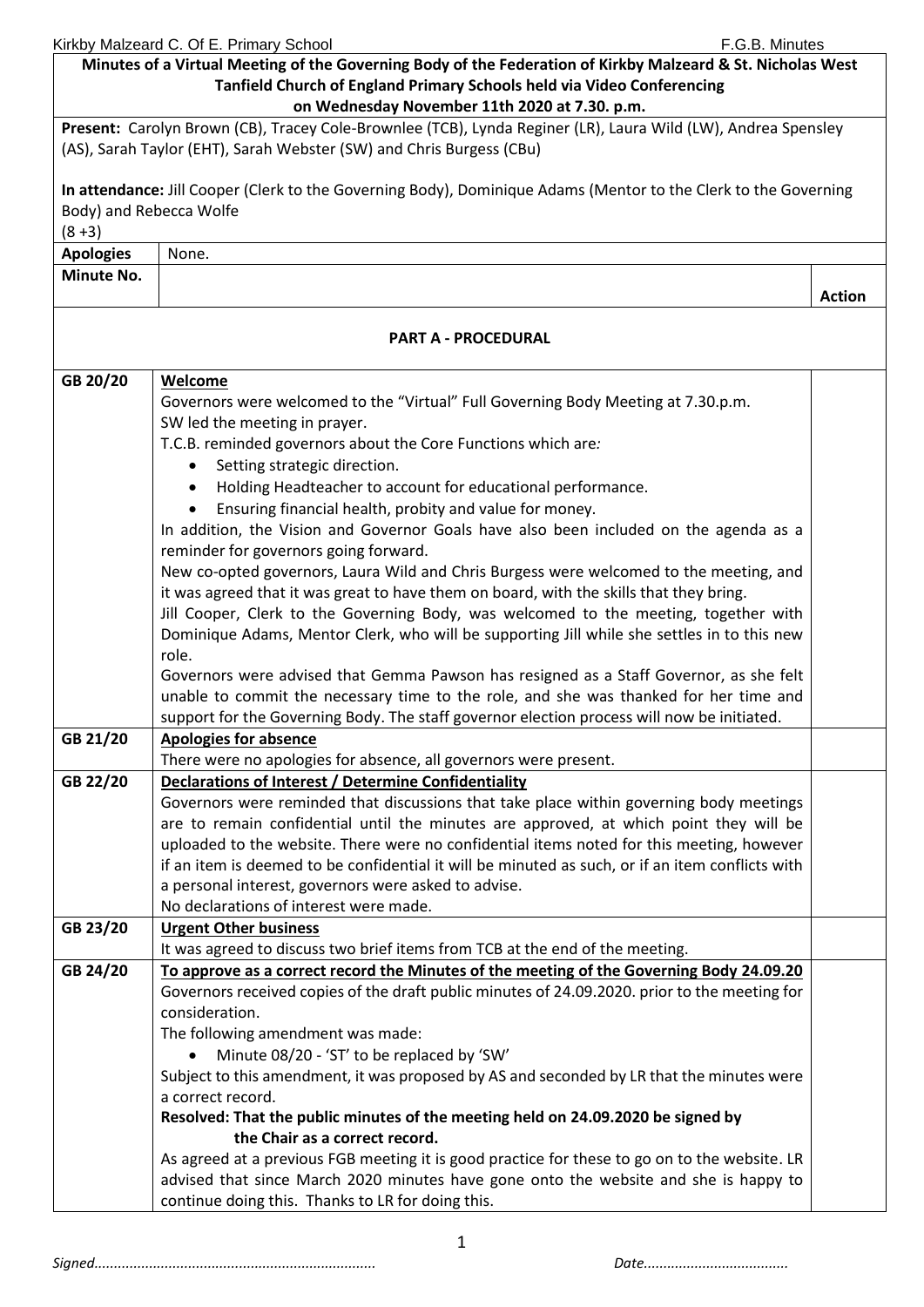|          | Kirkby Malzeard C. Of E. Primary School<br>F.G.B. Minutes                                                                                                                                   |           |
|----------|---------------------------------------------------------------------------------------------------------------------------------------------------------------------------------------------|-----------|
| GB 25/20 | <b>Actions arising from the previous meeting</b>                                                                                                                                            |           |
|          | Update Standing Orders. The clerk was not aware that this needed to be done, this                                                                                                           | DA/JC     |
|          | action to be carried forward to the next meeting.                                                                                                                                           |           |
|          | Code of Conduct and declarations of interest. The Clerk has received the majority of                                                                                                        |           |
|          | these and will email those who have not yet returned these, to be carried forward                                                                                                           | DA/JC     |
|          | to the next meeting.                                                                                                                                                                        |           |
|          | Link governors have been agreed.<br>$\bullet$                                                                                                                                               |           |
|          | Declaration of hospitality. DA advised that governors need to advise annually<br>$\bullet$                                                                                                  |           |
|          |                                                                                                                                                                                             |           |
|          | whether they have received any gifts or hospitality and governors unanimously                                                                                                               |           |
|          | confirmed that they have not received any.                                                                                                                                                  |           |
|          | 20 questions for GB. 20 questions for GB will also come back to the next GB<br>$\bullet$                                                                                                    |           |
|          | meeting                                                                                                                                                                                     |           |
|          | 360 review of Chair - This has been actioned, with all the results sent to TCB and<br>$\bullet$                                                                                             |           |
|          | come back to next meeting with more information                                                                                                                                             |           |
|          | Bursar contacted to establish petty cash system. ST advised governors that a<br>$\bullet$                                                                                                   | <b>ST</b> |
|          | meeting with the new FMS officer is taking place in December, to re-set protocols,                                                                                                          |           |
|          | and this will be discussed at this point. This action will be carried forward to the                                                                                                        |           |
|          | next meeting.                                                                                                                                                                               |           |
|          | Induction booklet. CB advised that she has spoken to AS regarding the induction<br>$\bullet$                                                                                                |           |
|          | document and has made the amendments to number of meetings and attendance.                                                                                                                  |           |
|          | CB asked whether it is possible to have more than one governor accessing the                                                                                                                | <b>LR</b> |
|          |                                                                                                                                                                                             |           |
|          | screen at one time, to help with remote training. LR will look into this. There are one                                                                                                     |           |
|          | or two typos to correct, and to make sure of the definition of VA and VC schools.                                                                                                           |           |
| GB 26/20 | Date of next meeting                                                                                                                                                                        |           |
|          | The next meeting will take place on Monday December 7 <sup>th</sup> 2020 at 7.30pm with a finance                                                                                           |           |
|          | focus.                                                                                                                                                                                      |           |
|          | <b>PART 'B' - SCHOOL IMPROVEMENT &amp; SAFEGUARDING</b>                                                                                                                                     |           |
| GB 28/20 | <b>Annual Governance Statement</b>                                                                                                                                                          |           |
|          | Governors had been provided with the Annual Governance Statement prior to the meeting.                                                                                                      |           |
|          | Subject to changing 'I' to 'we' to reflect representation of all the governing body,                                                                                                        |           |
|          | governors unanimously approved and AGREED the Annual Governance Statement,                                                                                                                  |           |
| GB 30/20 | To discuss questions, priorities and actions arising from: SIAMS (CW/RS) Monitoring Report                                                                                                  |           |
|          | Governors were provided with a copy of the SIAMS Monitoring Report.                                                                                                                         |           |
|          |                                                                                                                                                                                             |           |
|          | Governor Question: Did the support meeting from Darren Dudman take place?                                                                                                                   | <b>ST</b> |
|          | Answer: Yes, the meeting has taken place and the Record of Visit from DD with                                                                                                               |           |
|          |                                                                                                                                                                                             |           |
|          | recommendations will be forwarded on to governors.                                                                                                                                          |           |
|          |                                                                                                                                                                                             |           |
|          | RE Lead answer to GB questions and RE Report from subject leaders                                                                                                                           |           |
|          | These will be brought to the next FGB meeting. This will include some questions for governors                                                                                               |           |
|          | for the RE Lead to give an update.                                                                                                                                                          |           |
|          | Diocese Record of Visit                                                                                                                                                                     |           |
|          | Darren Dudman (DD) has been providing support for planning, and he met with the RE Lead                                                                                                     |           |
|          | to look at the RE Action Plan, with another meeting planned to look at the School                                                                                                           |           |
|          | Development Plan, and SIAMS Action Plan which is included within this. ST will let governors                                                                                                |           |
|          | know when this meeting is scheduled.                                                                                                                                                        |           |
| GB 31/20 | <b>E.H.T Report</b>                                                                                                                                                                         |           |
|          | Governors were provided with the EHT Report prior to the meeting.                                                                                                                           |           |
|          | Governor Question: Are there any issues with attendance?                                                                                                                                    |           |
|          | Answer: The aim is for attendance to be at 95% or above, and the attendance of Pupil Premium                                                                                                |           |
|          |                                                                                                                                                                                             |           |
|          |                                                                                                                                                                                             |           |
|          | and SEN children needs to be monitored in particular. It is hard to judge attendance up until<br>the first half-term as each absence represents a higher percentage at the beginning of the |           |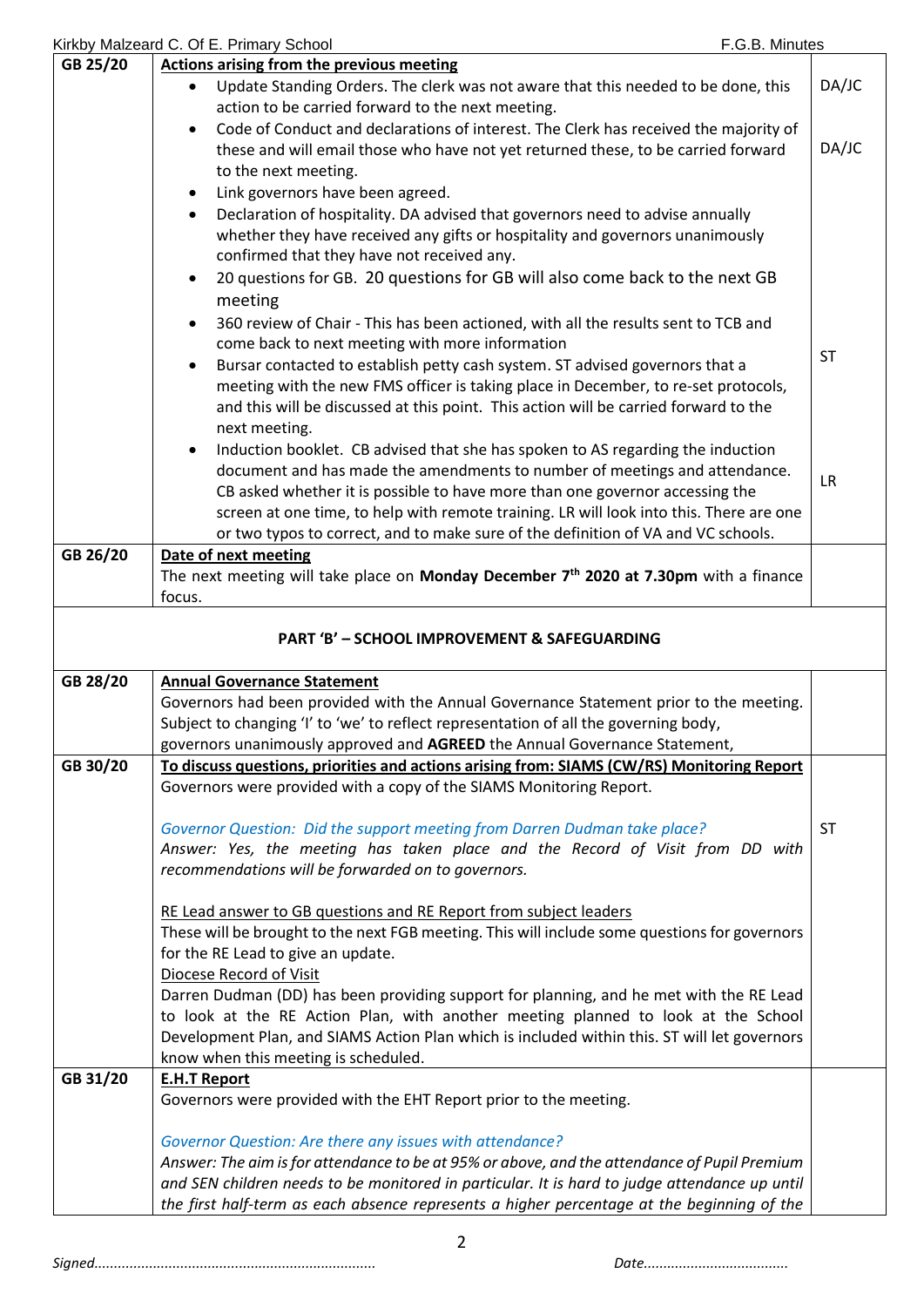3 *year, and this reduces as the year progresses. Covid-19 is having an impact on attendance however SIMS is able to separate which absences are due to Covid-19 and which are not. Red and Amber procedures are being used to identify issues, and this highlights to staff whether they need to dig deeper before making calls home or whether a lighter touch is necessary. Governor Question: What does the 'Red/Amber' signify? Answer: If attendance is between 90% and 95% this is amber and it needs to be kept an eye on, if attendance is lower than 90%, it is red, or persistent absence and a conversation with family is needed to unpick issues around non-attendance. Governor Question: Has the H&S report from Terry Bland, NYCC H&S Officer, been circulated to governors? Answer: ST advised that she had retracted this report as a couple of errors had been spotted and this went back to TB for these corrections to be made. However, it was decided that the report can be sent out with these errors highlighted, and ST will do this.* **Action: ST to send H&S report to governors, with errors highlighted.** Governors were advised that certain NYCC checks which need to take place around asbestos and lighting, although completed, these had not been recorded, and ST has spoken to the caretaker to ensure that these are recorded properly. *Governor Question: Has there been an opportunity for children to meet Mrs Griffith? Answer: Yes, a remote zoom transition meeting has taken place, which worked really well, and Mrs Griffith is now teaching five mornings per week. Governor Question: Were the children where they were expected to be when baselined? Answer: There is a varied picture, and we knew that there was likely to be a drop in writing. Governor Question: When is the next monitoring? Answer: We have already had one review, with the catchup plan put in place in July. All children were baselined in September with subject leaders given some time to agree a plan. Governor Question: How are you benchmarking? Answer: We are using PIRA and PUMA, as well astracking from the previous year and ongoing assessments, and constant checking, as there was no evidence and children had not seen parts of the curriculum. Work is constantly taking place around assessments, and the English and Maths Subject leads are looking at producing more robust assessment documents. Moderation is planned in Reading and Writing across the federation as well as remote external moderation which is taking place which will build a more rounded picture. Governor Question: Do you feel you have a true picture? Answer: Not yet, we are still working on this. Governor Question: Do you feel that for those children who are exceeding, that they could be held back? Answer: Staff are really skilled in this, as there is a mixed age and ability range within the classes already. Governor Questions: How do you manage if some children are ready for the next phonics phase and some are not? Answer: This is down to differentiated group planning for catchup, as the usual model but in a more intense way and tight timetabling. Assessment from the Oak class today is already showing that this is making a massive difference and having an impact. Governor Question: How are we ensuring that the gaps are not perpetuated?* ST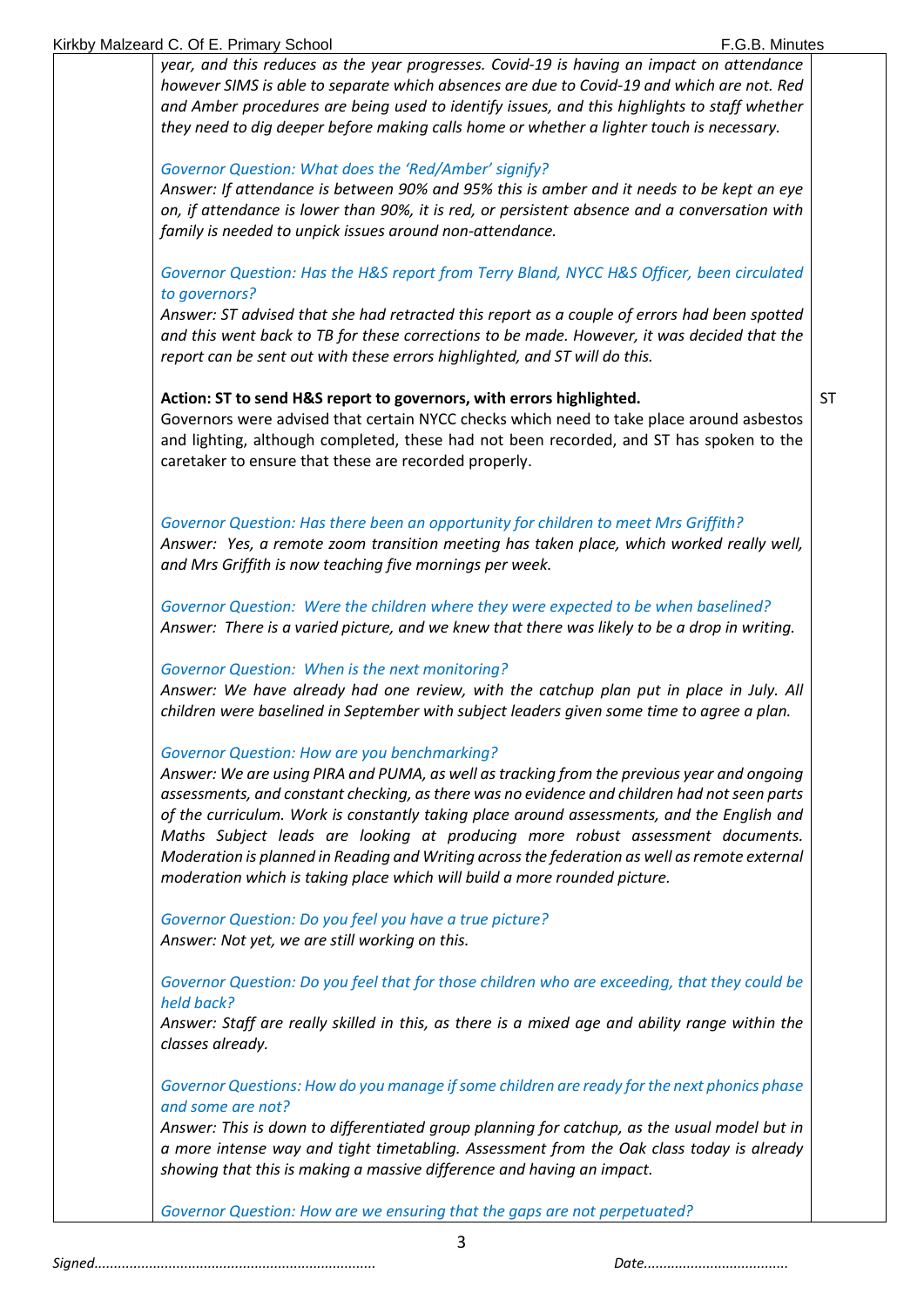|          | ways such as guided reading, one to one reading and whole class reading etc. If exceeding,                                                                                                             |           |
|----------|--------------------------------------------------------------------------------------------------------------------------------------------------------------------------------------------------------|-----------|
|          | children are able to transfer learning across the curriculum, and staff assess how children are                                                                                                        |           |
|          | able to do this.                                                                                                                                                                                       |           |
|          | LR and LW, Standards Link governors will meet to explore this deeper and present a<br>monitoring report to the next FGB, looking at the following:                                                     |           |
|          |                                                                                                                                                                                                        |           |
|          | 1. What does it mean to be 'expected'?<br>2. Support and challenge within the curriculum, what it looks now and what it will be in<br>the future.                                                      | LR/<br>LW |
|          | Thanks to ST and BW for a really through update.                                                                                                                                                       |           |
| GB 32/20 | Questions, priorities and actions arising from NGA Remote Learning guidance/Remote                                                                                                                     |           |
|          | <b>Learning policy</b>                                                                                                                                                                                 |           |
|          | Governors were provided with these prior to the meeting.                                                                                                                                               |           |
|          | GQ: How is the Seesaw system working for staff?                                                                                                                                                        |           |
|          | Answer: The feedback from staff is that it is easy to use, although there was some anxiety                                                                                                             |           |
|          | over parental expectations around communication. This should be an easier way of working                                                                                                               |           |
|          | as most staff were already feeding back a great deal, and it is hoped that this might be more                                                                                                          |           |
|          | succinct, although there may need to be tweaked going forward. Seesaw has not been used<br>yet as we have not needed to.                                                                               |           |
|          | GQ: What systems are in place for staff well-being and how do we review this?                                                                                                                          |           |
|          | Answer: This is constantly reviewed, with meetings held weekly to review procedures and risk                                                                                                           |           |
|          | assessments as well as addressing any concerns around staff well-being. The idea of seesaw                                                                                                             |           |
|          | is that it is live, and finishes at the end of the day.                                                                                                                                                |           |
|          | RW advised that she is excited about this, and the children especially so, although it will need                                                                                                       |           |
|          | a careful introduction around how it is phased and with clear communication in the weekly                                                                                                              |           |
|          | updates. As long as expectations are clear, staff feel reassured. The first lockdown was very                                                                                                          |           |
|          | rushed, and the school tried to help the majority which did not suit everyone however it will                                                                                                          |           |
|          | be easier the second time round, as parents have been involved, with different things trialled.                                                                                                        |           |
|          | GQ: If we went into lockdown tomorrow, would we be ready?                                                                                                                                              |           |
|          | Answer: Yes, we have all the permissions in, but the children need to be trained up. As we                                                                                                             |           |
|          | move forward, work is being set on Seesaw so children become more familiar with this and                                                                                                               |           |
|          | next week, we have a Seesaw day to get a feel for any issues that may arise.<br>GQ: How do parents feel about how they should be helping their children?                                               |           |
|          | Answer: Parents are concerned about this and we are trying to remove their concerns with a                                                                                                             |           |
|          | plan to send a letter later to parents, to advise them not to worry and that this is what the                                                                                                          |           |
|          | school is aiming for. Parents are advised to get in touch with any issues and the school will try                                                                                                      |           |
|          | to help. There is the offer of laptops which can be borrowed, which will help to support                                                                                                               |           |
|          | families where parents are working from home, which is appreciated can be a difficult                                                                                                                  |           |
|          | situation.                                                                                                                                                                                             |           |
|          | GQ: Knowing our families and circumstances is important. Do we know who they are, and the                                                                                                              |           |
|          | barriers to learning and can the GB do anything to support them?                                                                                                                                       |           |
|          | Answer: If families have more than one or two children there has been the issue of not having                                                                                                          |           |
|          | enough devices, and going forward Seesaw can be used on any platform. The offer of the use                                                                                                             |           |
|          | of Ipads and laptops has been made to these families, and if there are internet issues, packs                                                                                                          |           |
|          | of work can be printed off and collected. Live lessons will take place at the start of the day, to<br>try to have the schools setting the motivation rather than parents. It has been tried to address |           |
|          | all different issues and circumstances.                                                                                                                                                                |           |
|          |                                                                                                                                                                                                        |           |
|          |                                                                                                                                                                                                        |           |
|          | Remote Learning parents' survey                                                                                                                                                                        |           |
|          | This was circulated to governors prior the meeting.                                                                                                                                                    |           |
|          | Thanks to AS for her work on this.                                                                                                                                                                     |           |
| GB 33/20 | <b>Questions, priorities and actions arising from NGA guidance</b><br>GQ: Are we prepared for an OFSTED inspection?                                                                                    |           |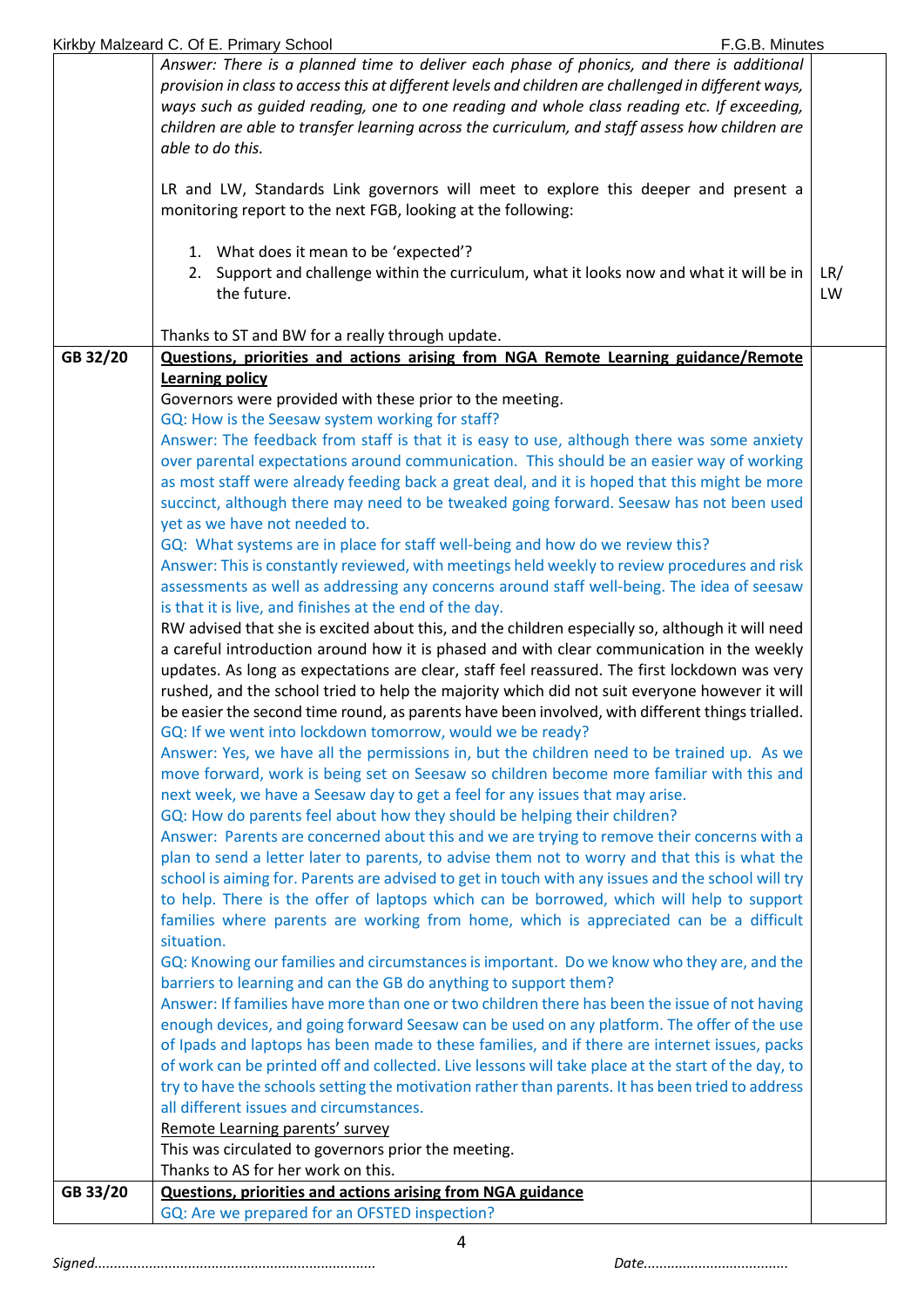|          |                                                                                         | Kirkby Malzeard C. Of E. Primary School<br>F.G.B. Minutes                                   |           |  |
|----------|-----------------------------------------------------------------------------------------|---------------------------------------------------------------------------------------------|-----------|--|
|          |                                                                                         | Answer: A SLT meeting has taken place at which OFSTED training was completed, and staff     |           |  |
|          |                                                                                         | went through all the questions and comprehensive answers have been put together.            |           |  |
| GB 34/20 |                                                                                         | Questions and priorities and actions arising from Business Link Governors monitoring        |           |  |
|          | report                                                                                  |                                                                                             |           |  |
|          | Governors were advised that AS, SW and ST, Business Link governors have met the new     |                                                                                             |           |  |
|          | business manager to look at the September monitoring reports.                           |                                                                                             |           |  |
|          | In relation to action around Community Engagement, the Whizzkids questionnaire has been |                                                                                             |           |  |
|          |                                                                                         | uploaded to the website, however not all governors were able to find this and ST will chase |           |  |
|          |                                                                                         | this, for the next meeting.                                                                 |           |  |
|          |                                                                                         | <b>PART 'C' - Policies</b>                                                                  |           |  |
|          |                                                                                         |                                                                                             |           |  |
| GB 35/20 | <b>Policies</b>                                                                         | All policies were circulated to the GB before the meeting this evening.                     |           |  |
|          |                                                                                         |                                                                                             |           |  |
|          |                                                                                         | a) Confirm and approve Budget management Policy to include scheme of delegation/            |           |  |
|          |                                                                                         | virement to H.T.                                                                            |           |  |
|          |                                                                                         |                                                                                             |           |  |
|          |                                                                                         | This has been reviewed by the Business committee. This is an updated version of a           |           |  |
|          |                                                                                         | standard LA policy. The following amendments were suggested:                                |           |  |
|          |                                                                                         | To specify that both schools operate separate budgets                                       |           |  |
|          |                                                                                         | To include Business manager/Bursar as title.<br>$\bullet$                                   |           |  |
|          |                                                                                         | 'Lead' governors to be amended to 'link' governors.<br>$\bullet$                            |           |  |
|          |                                                                                         | To remove 'committees' as the governing body does not have these.<br>$\bullet$              |           |  |
|          |                                                                                         | Governors noted that this policy also includes the scheme of delegation to<br>$\bullet$     |           |  |
|          |                                                                                         | the H.T. which is the standard £5K.                                                         |           |  |
|          |                                                                                         |                                                                                             |           |  |
|          |                                                                                         | It also refers to a Whistleblowing Policy which the school currently does not               | <b>SW</b> |  |
|          |                                                                                         | have, SW is looking into this.                                                              |           |  |
|          |                                                                                         | Subject to the above amendments, the policy was UNANIMOUSLY AGREED by Governors             |           |  |
|          | for approval                                                                            |                                                                                             |           |  |
|          |                                                                                         | b) Governor Allowances Policy                                                               |           |  |
|          |                                                                                         | It has not been possible to locate such as policy and the clerk was asked to look for one.  | DA/JC     |  |
|          |                                                                                         |                                                                                             |           |  |
|          | c)                                                                                      | <b>Single Access Policy</b>                                                                 |           |  |
|          |                                                                                         | LW and CB have not been able to meet yet, this will be carried forward to the next          |           |  |
|          |                                                                                         | FGB meeting.                                                                                |           |  |
|          |                                                                                         | <b>Behaviour</b>                                                                            |           |  |
|          | d)                                                                                      |                                                                                             |           |  |
|          |                                                                                         | Governors noted that this policy needs to be agreed in order that it can be                 |           |  |
|          |                                                                                         | communicated to parents.                                                                    |           |  |
|          |                                                                                         | GQ: What does 'pick up your own tab' in the Behaviour Blueprint refer to?                   |           |  |
|          |                                                                                         | Answer: This refers to staff having a shared responsibility, and that all adults are equal  |           |  |
|          |                                                                                         | no matter who is dealing with an issue. For example, this may affect staff who are          |           |  |
|          |                                                                                         | part-time, therefore issues need to be dealt with straight away and not rolled over to      |           |  |
|          |                                                                                         | the following day.                                                                          |           |  |
|          |                                                                                         | GQ: What would be an example of a sanction?                                                 |           |  |
|          |                                                                                         | Answer: Any sanction has to relate to what you are discussing e.g. if a child pulls down    |           |  |
|          |                                                                                         | a border, they have to put it back up, and to think about their actions, with time to       |           |  |
|          |                                                                                         | reflect.                                                                                    |           |  |
|          |                                                                                         | It was suggested that some more examples would be useful for parents, so that this          |           |  |
|          |                                                                                         | is clear to parents, and as well as the behaviour of staff and young people it would be     |           |  |
|          |                                                                                         | useful to include parents and wider community. ST will add this in.                         |           |  |
|          |                                                                                         |                                                                                             |           |  |
|          |                                                                                         | GQ: Is it worth going back to get parental feedback on the new policy?                      |           |  |
|          |                                                                                         | Answer: We could ask parents how we can share and involve them however they                 |           |  |
|          |                                                                                         | have already been consulted on the Vision, and there is the issue asking the right          |           |  |
|          |                                                                                         | questions to manage responses so as not to disappoint parents.                              |           |  |
|          |                                                                                         | GQ: What is the rationale behind this?                                                      |           |  |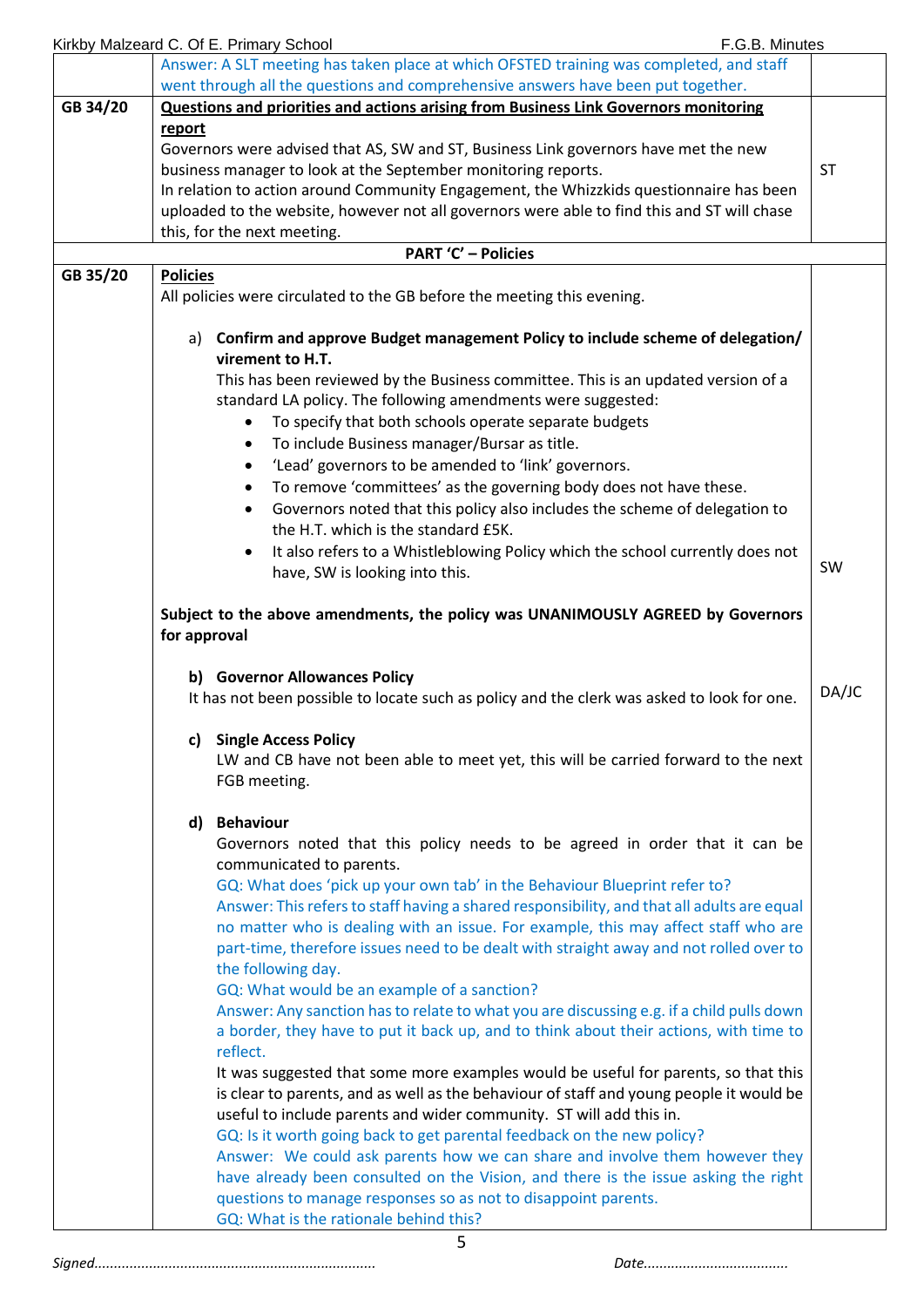| Kirkby Malzeard C. Of E. Primary School |  |  |
|-----------------------------------------|--|--|
|                                         |  |  |

| Answer: This has come from Paul Dix's work about seismic shift in behaviour and<br>culture, and the need to re-align, since federation. All staff were asked to read the<br>book 'When the adults change, everything changes' and they have come together<br>over staff meetings in the last two terms and been able to have an input, and to trial<br>this and reflect if it is working. It has been highly successful in managing behaviour<br>and getting the children to take responsibility.<br>GQ: How will you know that this is working?<br>Answer: There have been issues with consistency around behaviour and how this is<br>dealt with. The research from Paul Dix teaches about taking responsibility and looking<br>at yourself as a whole team and relationships in school, which reflects on the children<br>and culture. To evidence this, staff use Core 4 with its set of expectations, one of<br>which is behaviour. This is reviewed regularly along with the major and minor<br>incident log, which is reviewed each half term. Consistency among adults is<br>particularly important for children with SEN. Zones of regulation will also be used to<br>help children recognise emotions. SEMH assessments were completed prior to<br>September to track the impact on social and emotional learning.<br>GQ: How are staff skilled to work around relationships and what support is available?<br>Answer: This is an ongoing process. The whole of September has been spent<br>upskilling staff with three staff meetings held to discuss issues and how this will work.<br>In addition, every 2 weeks, TA meetings are held when staff are able to ask questions<br>around this.<br>Action: LW and LR will look at how the impact of the Behaviour Policy can be<br>measured.<br>GQ: Community engagement LR how can we engage parents?<br>GQ: Have you had any feedback yet, and will this be explained to parents?<br>Answer: This has not been shared with parents yet, however ST has done a light touch<br>around this in the newsletters.<br>It was commented that it is vital that the massive journey that the school has been |              |  |  |  |
|----------------------------------------------------------------------------------------------------------------------------------------------------------------------------------------------------------------------------------------------------------------------------------------------------------------------------------------------------------------------------------------------------------------------------------------------------------------------------------------------------------------------------------------------------------------------------------------------------------------------------------------------------------------------------------------------------------------------------------------------------------------------------------------------------------------------------------------------------------------------------------------------------------------------------------------------------------------------------------------------------------------------------------------------------------------------------------------------------------------------------------------------------------------------------------------------------------------------------------------------------------------------------------------------------------------------------------------------------------------------------------------------------------------------------------------------------------------------------------------------------------------------------------------------------------------------------------------------------------------------------------------------------------------------------------------------------------------------------------------------------------------------------------------------------------------------------------------------------------------------------------------------------------------------------------------------------------------------------------------------------------------------------------------------------------------------------------------------------------------------------------------------------------------|--------------|--|--|--|
| Subject to the above amendments, the policy was UNANIMOUSLY AGREED by Governors<br>for approval                                                                                                                                                                                                                                                                                                                                                                                                                                                                                                                                                                                                                                                                                                                                                                                                                                                                                                                                                                                                                                                                                                                                                                                                                                                                                                                                                                                                                                                                                                                                                                                                                                                                                                                                                                                                                                                                                                                                                                                                                                                                |              |  |  |  |
| <b>PART 'D' - OTHER BUSINESS</b>                                                                                                                                                                                                                                                                                                                                                                                                                                                                                                                                                                                                                                                                                                                                                                                                                                                                                                                                                                                                                                                                                                                                                                                                                                                                                                                                                                                                                                                                                                                                                                                                                                                                                                                                                                                                                                                                                                                                                                                                                                                                                                                               |              |  |  |  |
| GB 36/20<br><b>Urgent Other business</b>                                                                                                                                                                                                                                                                                                                                                                                                                                                                                                                                                                                                                                                                                                                                                                                                                                                                                                                                                                                                                                                                                                                                                                                                                                                                                                                                                                                                                                                                                                                                                                                                                                                                                                                                                                                                                                                                                                                                                                                                                                                                                                                       |              |  |  |  |
| ST, LR and AS, Community Engagement links have been working looking at staff<br>well-being etc., and a draft questionnaire has been put together, which it is hoped<br>can be rolled out as soon as possible. The draft version will be sent to governors,<br>who were asked to send any comments.                                                                                                                                                                                                                                                                                                                                                                                                                                                                                                                                                                                                                                                                                                                                                                                                                                                                                                                                                                                                                                                                                                                                                                                                                                                                                                                                                                                                                                                                                                                                                                                                                                                                                                                                                                                                                                                             | ST/LR/<br>AS |  |  |  |
| TCB advised that there are concerns around the high level of SEN at St Nicholas and<br>the impact on the budget. ST has contacted FMS at NYCC for clarification around<br>SEN funding going forward. The school wants to provide for SEN however a clearer<br>view of this is needed.                                                                                                                                                                                                                                                                                                                                                                                                                                                                                                                                                                                                                                                                                                                                                                                                                                                                                                                                                                                                                                                                                                                                                                                                                                                                                                                                                                                                                                                                                                                                                                                                                                                                                                                                                                                                                                                                          |              |  |  |  |
| There being no further business, the Chair thanked all for their work as volunteers, and the additional challenges of<br>Covid-19. They were also thanked for all their pertinent questions in supporting and challenging the schools.<br>The meeting was closed at 9.20.p.m.<br>Date and time of next meeting -                                                                                                                                                                                                                                                                                                                                                                                                                                                                                                                                                                                                                                                                                                                                                                                                                                                                                                                                                                                                                                                                                                                                                                                                                                                                                                                                                                                                                                                                                                                                                                                                                                                                                                                                                                                                                                               |              |  |  |  |
| The next scheduled meeting of the F.G.B. will be on Monday 7 <sup>th</sup> December 2020 at 7.30p.m.                                                                                                                                                                                                                                                                                                                                                                                                                                                                                                                                                                                                                                                                                                                                                                                                                                                                                                                                                                                                                                                                                                                                                                                                                                                                                                                                                                                                                                                                                                                                                                                                                                                                                                                                                                                                                                                                                                                                                                                                                                                           |              |  |  |  |

*Note: The colour coding links to the three Core Functions for governors and evidences questioning and challenge in these areas; GREEN for 'setting strategic direction'; BLUE for 'holding the head teacher to account for educational performance'; RED for 'ensuring financial health, probity and value for money'*

**IMPACT resulting from this G.B. Meeting**